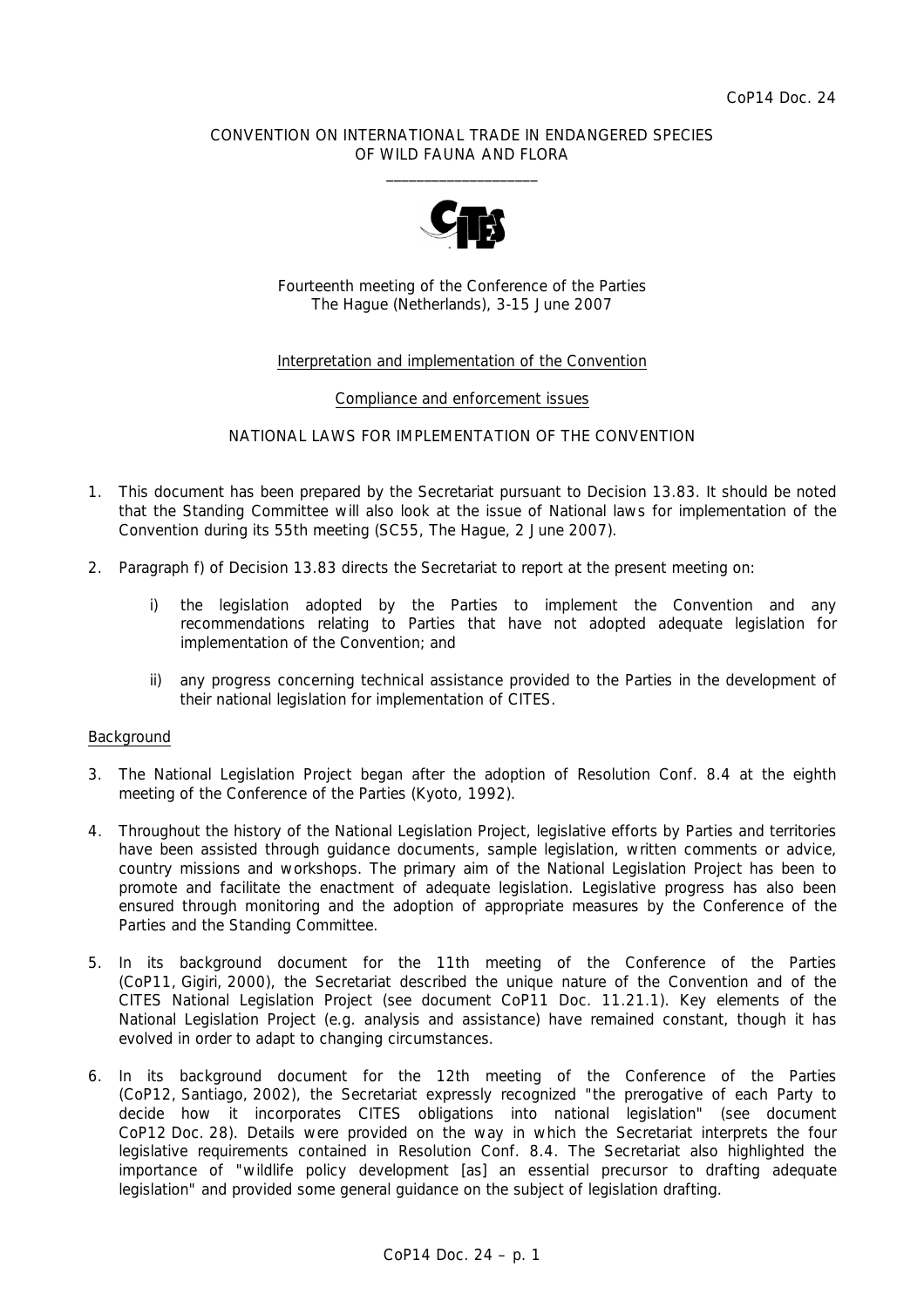7. In its background document for the 13th meeting of the Conference of the Parties (CoP13, Bangkok, 2004), the Secretariat summarized the overall history of the National Legislation Project and pointed out that its aim was to "bring about the adoption of adequate legislation as quickly as possible while recognizing the constraints that exist in the legislative process" [see document CoP13 Doc. 22 (Rev. 2)].

Issues and challenges in meeting the minimum legislative requirements

- 8. While designing and drafting legislation to meet the minimum requirements for implementation of the Convention, Parties have encountered a number of practical issues and challenges. Some of these are described in the paragraphs below.
- 9. Designation of CITES authorities: A number of Parties have found it challenging to establish the effective coordination mechanisms needed among all sectoral agencies responsible for any terrestrial or aquatic species covered by the Convention (e.g. fisheries) and then to reach agreement on how this should be reflected in legislation. Some countries have overlooked the need to explicitly empower certain agencies to enforce CITES-related legislation, which has led to difficulties in obtaining enforcement support from those agencies. Recognizing the importance of well-resourced institutions, more countries are ensuring that legislation provides the means for financing CITES authorities (e.g. through fee schedules).
- 10. Regulation of CITES trade: It has been difficult for a number of Parties to incorporate into national legislation the exemptions and special procedures allowed by the Convention. Many Parties have chosen to adopt stricter domestic measures, leading to considerable variety in the content of CITESimplementing legislation.
- 11. Penalization of illegal trade and possession of CITES specimens: The requirement under the Convention to 'penalize' illegal trade or possession does not specify the nature of the penalty which must be imposed, and a number of Parties have provided only for administrative and not criminal penalties. Some of these Parties are now considering the adoption of criminal penalties as well. Although each Party has the prerogative to determine its own penalty provisions, such penalties should be both adequate and proportionate, taking into consideration other penalties found in the national legal system as well as the penalties provided for CITES violations in neighbouring countries. The CITES model law provides for criminal offences and penalties and the Secretariat has encouraged Parties to consider maximum terms of imprisonment and fines which are commensurate with felonies or major crimes. Parties have also been advised to consider establishing fine units which automatically adapt to changes in the national economy. This would ensure that they do not lose their deterrence value over time. Recommendations for the criminalization of CITES offences are contained in document CoP14 Doc. 26. To facilitate the successful prosecution of CITES offences, some countries have (and others are considering) legislation which shifts to the offender certain aspects of the burden of proof.
- 12. Seizure and confiscation of CITES specimens: In addition to authorizing the seizure and confiscation of specimens that are illegally traded or possessed, a number of Parties authorize the forfeiture of any containers, equipment, vehicles, vessels or other items used in the commission of an offence. They also require of the offender to bear the costs of confiscation and custody of any specimens. At least one country has legislation authorizing it to use the proceeds from auctions of confiscated specimens to fund conservation activities in the countries where they originated. Still, the disposal of confiscated specimens remains a challenge for many Parties (see document CoP14 Doc. 27).

## General versus species-specific legislation

13. The CITES model law is structured as general CITES-implementing legislation. A number of countries, however, have adopted species-specific provisions, regulations or laws. Several Resolutions and Decisions adopted by the Conference of the Parties seem to encourage such legislation. The Secretariat suggests that the development or strengthening of species-specific (or specimen-specific) legislation should be addressed through or supported by the National Legislation Project. An example of how this might work is contained in the Secretariat's comments to document CoP14 Doc. 41 on Transport of live specimens. A similar approach could be taken towards legislative provisions on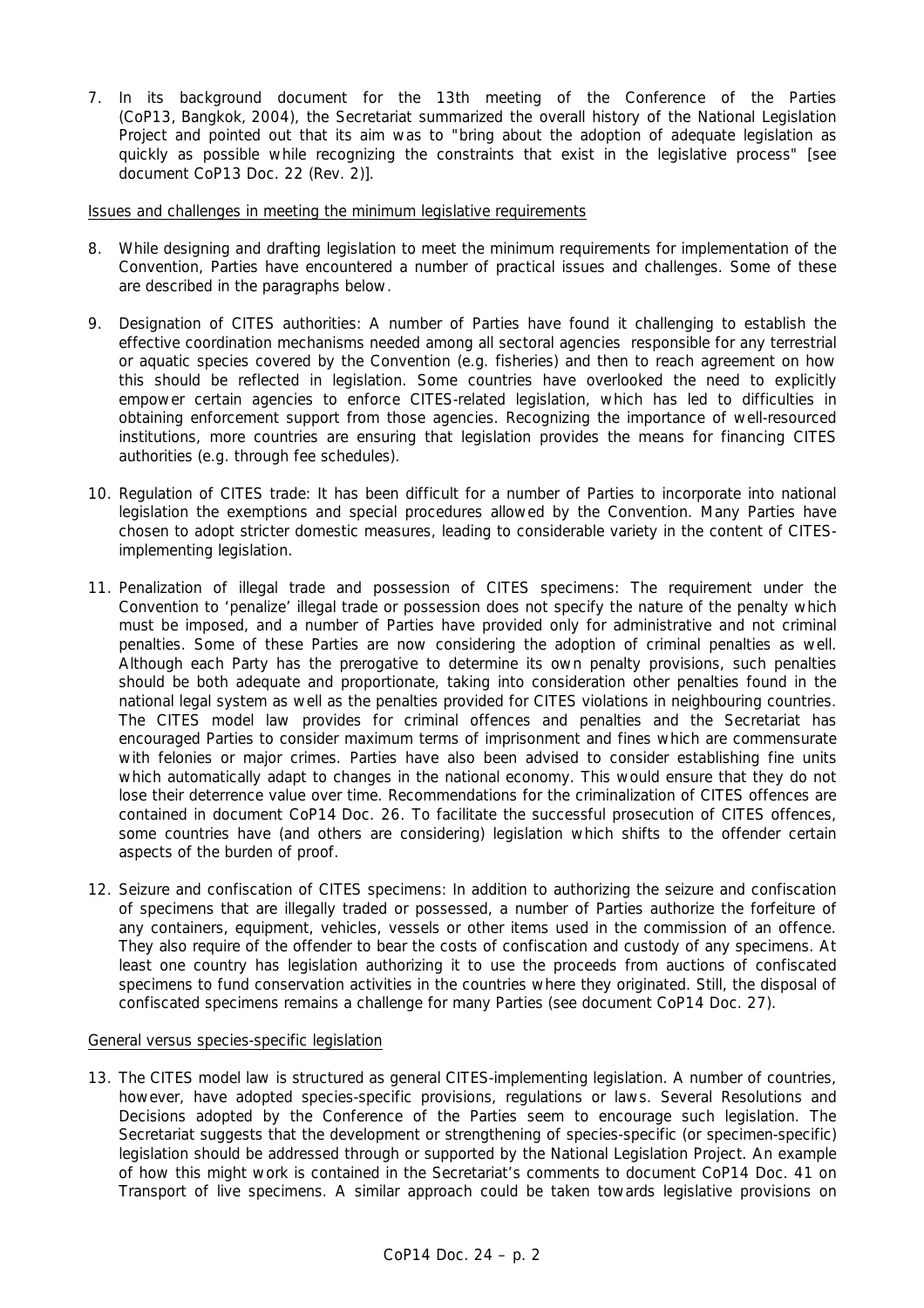captive breeding and artificial propagation as well as personal and household effects or other exemptions and special procedures under the Convention.

#### Enacting more effective legislation

14. A growing number of Parties are taking into account principles of 'good regulation' or 'better regulation' as they design or redesign their legislation. Governments have found that some legislation is overly prescriptive or costly to implement. Users subject to CITES-related regulation, especially small and medium-sized enterprises, have often complained about excessive, complex and sluggish regulatory schemes. The overall aim of good regulation principles is to help governments streamline legislation, improve its quality and ensure its effective and efficient implementation. A checklist of specific principles might include: (1) balancing of interests and the avoidance of hurried or reactive legislation; (2) coherence among policy objectives; (3) attention to risks, costs and benefits; (4) avoidance of unintended consequences; (5) legislative drafting which uses plain language and is easily understood (logical, clear and simple); (6) broad public support; (7) transparency; (8) consistency; (9) practicality; (10) enforceability; (11) identification of accountability; and (12) relevance to current conditions. A compilation of experience with or the development of explanatory materials on good regulation principles could prove useful to Parties. Guidance being refined for the review of national wildlife trade policies should also assist Parties in ensuring that the content of their legislation is relevant and coherent and that its implementation is effective (see document CoP14 Doc. 15).

## Implementation of, compliance with and enforcement of national legislation

- 15. While developing and enacting legislation, Parties usually keep in mind, and provide for, the implementation of, compliance with and enforcement of its provisions. These three concepts are interdependent and have often been used interchangeably. This may have led to some confusion about the various factors needed to make legislation operate effectively. Working definitions for the three concepts are therefore provided below.
- 16. 'Implementation' is a rather generic term covering all of the actions taken by regulatory agencies or regulated persons to put national legislation into effect. This is the stage during which legislative text is translated into action. 'Compliance' means to act in accordance with and in fulfilment of legislative requirements. Without compliance, legislative requirements will not achieve their desired results. There cannot be compliance without implementation but there may be implementation without compliance. Therefore, this is the stage during which actions are checked to see whether they actually conform to the law. National compliance measures often include self-monitoring or externalmonitoring tools such as internal reviews or audits, registration or licensing, record keeping, and reporting. 'Enforcement' (or, more appropriately, law enforcement) is a term that originated in the Anglo-Saxon legal culture and which is not easily translated into other languages. It generally involves a chain of activities including the surveillance, detection, investigation, apprehension, prosecution and conviction of lawbreakers and the seizure and confiscation of their specimens. The aim of enforcement is to 'force' or compel compliance and/or to punish non-compliance with the law. Strengthening the enforcement chain is one of several ways to improve compliance. Government officials responsible for compliance or enforcement also play a role in promoting and facilitating compliance or deterring and preventing non-compliance in the first instance. This might be done through means such as awareness-raising, training or education, increased visibility of government officers or activities, financial or technical support, and social or economic incentives.
- 17. Keen attention should be paid to ensuring proper balance between the encouragement of law-abiding behaviour and the penalization of law-breaking behaviour. Enforcement powers and mechanisms are important primarily to show that violations of the law will have real and costly consequences. Neither implementation nor compliance nor enforcement is sufficient alone, however, and none of these concepts should be addressed in a wholly separate manner. They are normally dealt with in a sequential manner, beginning with implementation then shifting to compliance and finally moving to enforcement (if necessary). Effective legislation has good implementation, compliance and enforcement and this can be achieved through periodic assessment and adjustment of applicable legislative provisions and related practice.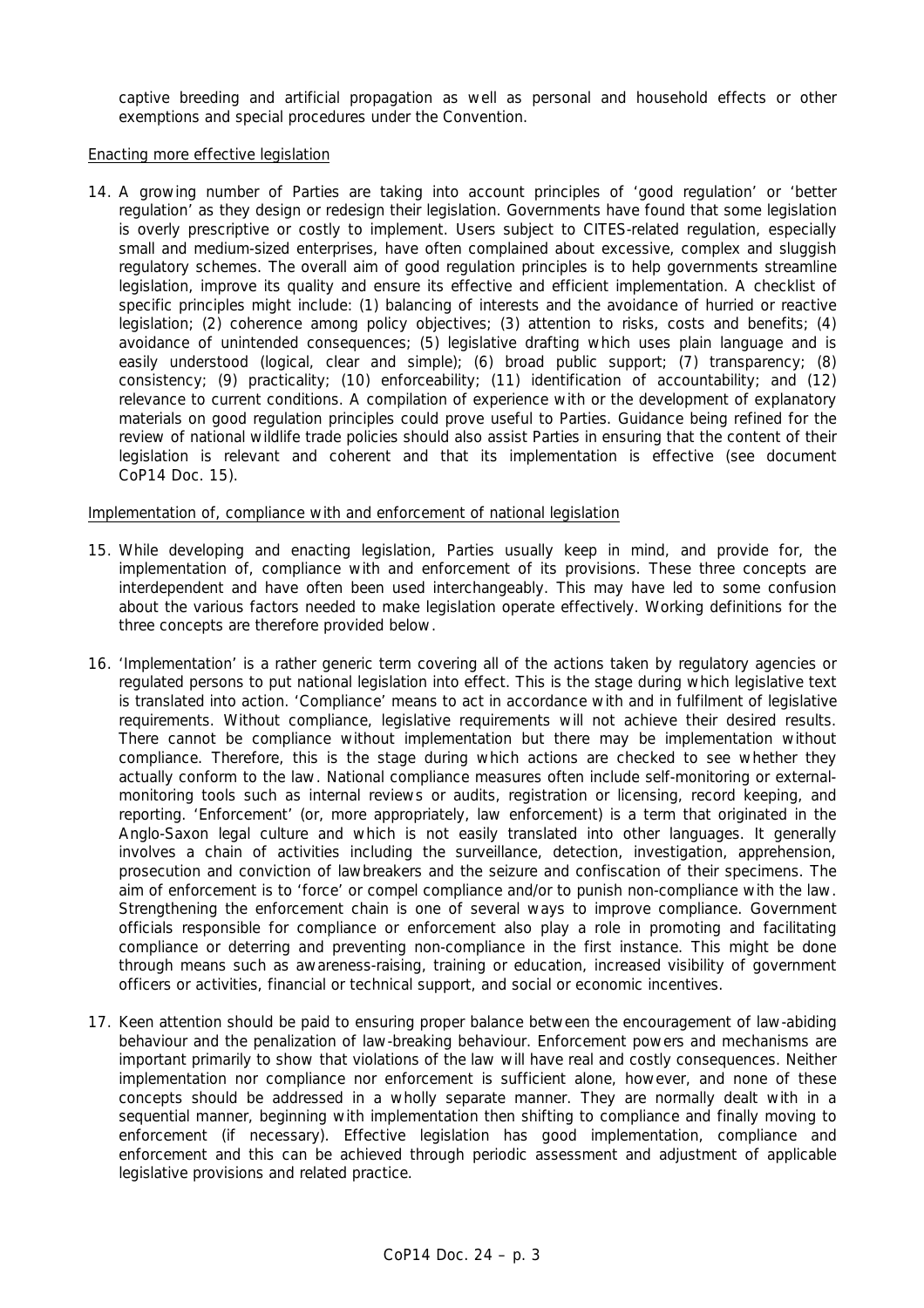## Legislation adopted

- 18. At CoP13, Parties adopted Decisions 13.79-83 generally directing affected Parties to submit relevant legislative texts and periodic indications of their legislative progress, the Standing Committee to monitor and ensure continued legislative progress, and the Secretariat to undertake legislative analyses, provide technical assistance and prepare related reports.
- 19. As required under Decision 13.83, the Secretariat reported at the 53rd and 54th (SC53, Geneva, June-July 2005, and SC54, Geneva, October 2006) meetings of the Standing Committee on Parties' progress in enacting adequate legislation. These reports, which include updated versions of the legislative status chart, are contained in documents SC53 Doc. 31 and SC54 Doc. 36. A more recent chart showing the status of legislative progress by Parties and dependent territories as of 15 March 2007 is attached as Annex 2 to this document, and an updated version of the chart will be provided during CoP14. Standing Committee discussions and decisions relevant to national legislation are contained in the summary records of SC53 and SC54, which are accessible through the CITES website. The Secretariat's report for SC55 on National laws for implementation of the Convention is also accessible through the website (see document SC55 Doc. 14).
- 20. The graph below shows the number of Parties whose legislation has been placed in Category 1 since the ninth meeting of the Conference of the Parties (Fort Lauderdale, 1994).



21. As shown in the graph, legislative progress to date has been constant but slow, with a minimum of seven Parties and a maximum of 19 Parties enacting adequate legislation between CoPs. Overall progress has been made more challenging by the addition of 45 new Parties over time as well as the inclusion of 29 dependent territories. Progress since CoP13 nonetheless indicates that a certain momentum may be building up, and this is encouraged through the proposed decision contained in Annex 1 which directs affected Parties and dependent territories to enact adequate legislation by the 58th meeting of the Standing Committee (SC58).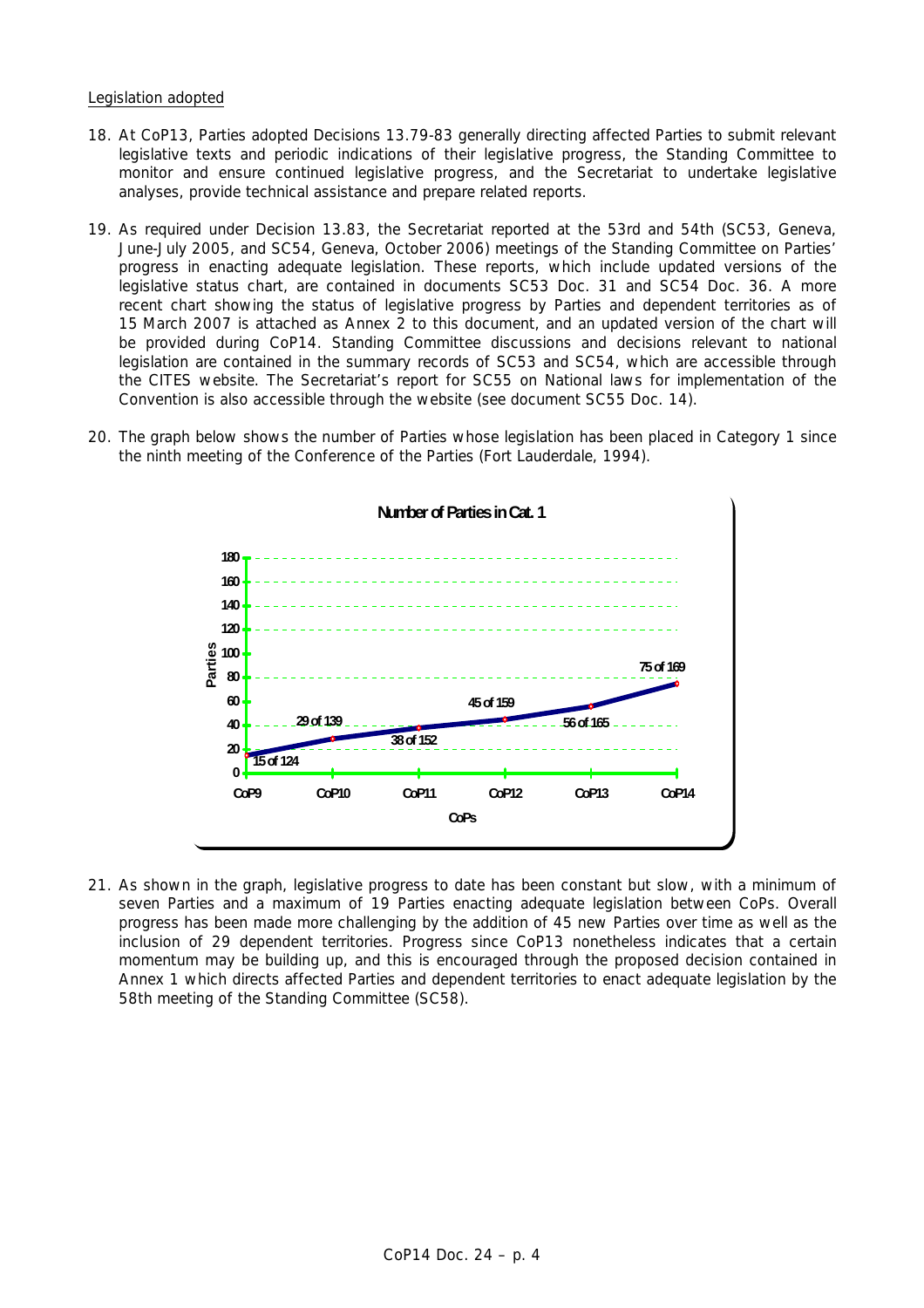22. The two pie charts below (one for Parties and the other for dependent territories), and the related table, show the overall spread of legislation across the various categories as well as the small number of countries which have not yet submitted legislative texts for analysis.



# **National legislation by Category - March 2007**

| Category     | Party | <b>Territory</b> |
|--------------|-------|------------------|
|              | 75    | 13               |
|              | 54    | 12               |
|              | 36    |                  |
| Pending      |       |                  |
| <b>Total</b> | 169   | 29               |

23. Overall, there is a good level of engagement in the legislative process but continued national attention and international cooperation are needed to ensure that all Parties and dependent territories have enacted Category-1 legislation by SC58. Effective implementation of, compliance with and enforcement of the Convention depend on such legislation.

Legislative review and revision by Parties whose legislation is in Category 1

- 24. It has long been recognized that the development and implementation of legislation are parts of a dynamic and cyclic process. Some Parties regularly incorporate into their legislation any new Resolutions and amendments to the Appendices that are adopted by the Conference of the Parties. Australia, Canada, China and the Hong Kong Special Administrative Region, the Czech Republic, Indonesia, New Zealand, Paraguay (whose legislation is in Category 2), Switzerland, the United States of America, Viet Nam and the European Union described their experience with the development and implementation of legislation in the 15th issue of *CITES World* (July 2005). The application of legislation generally reveals gaps and weaknesses which need to be addressed through legislative amendments. Thus, Parties whose legislation has been placed in Category 1 should periodically review and improve their legislation.
- 25. Since CoP13 the Secretariat has been advised of, and at times involved in, legislative review and revision efforts undertaken by a number of Parties. For example, Hong Kong SAR has revised its legislation, *inter alia* to strengthen its enforcement powers. It has also restructured its licensing system, removed excessive controls and reduced the number and scope of stricter domestic measures in order to align its legislation more closely with the Convention. Jamaica and New Zealand have revised their legislation to incorporate amendments to the Appendices. Singapore has revised its legislation, *inter alia*, to strengthen its enforcement powers (including those related to the control of CITES specimens in transit) and to increase the penalties for CITES-related offences. Viet Nam has revised its legislation, *inter alia*, to make it more compatible with new forestry and fishery legislation and to encourage sustainable utilization of CITES species through captive breeding and artificial propagation operations. Its ongoing wildlife trade policy review is expected to result in recommendations for additional legislative revisions. The European Union has revised its legislation,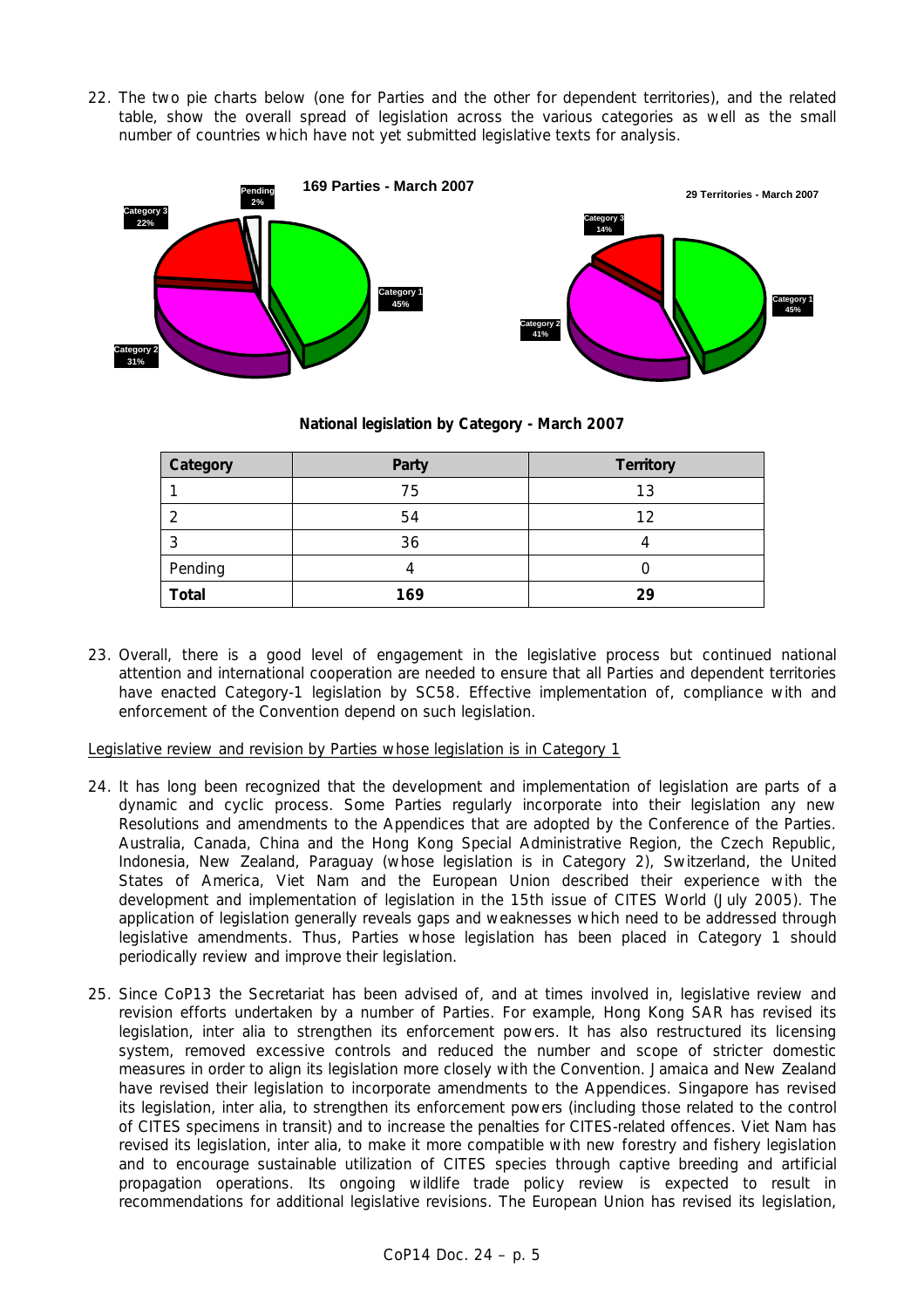*inter alia* to incorporate amendments to the Appendices and Resolutions adopted by the Conference of the Parties. It is now involved in a thorough study of the effectiveness of its legislation, which may result in recommendations for additional legislative revisions. Legislative reviews and revisions may have been considered or undertaken by other Parties as well.

#### Recommendations related to Parties that have not adopted adequate legislation

- 26. Djibouti, Guinea-Bissau, Liberia, Mauritania, Rwanda and Somalia remain subject to a recommendation to suspend commercial trade in specimens of CITES-listed species for their failure to provide any written indication of their legislative progress. As indicated in paragraph 30 below, the Secretariat is proposing that they be identified at SC55 as requiring attention as a priority under the National Legislation Project.
- 27. On the basis of the Secretariat's national legislation reports for SC53 and SC54, the Standing Committee recommended appropriate measures for those countries which did not provide written indications of their legislative progress by a certain date. Such written indications were later received from all affected countries except The Gambia, India and Sao Tome and Principe. Recommendations to suspend commercial trade in specimens of CITES-listed species were thereafter issued in relation to the Gambia and India and then immediately withdrawn when written indications of legislative progress were received by the Secretariat. A caution was issued to Sao Tome and Principe urging it to urgently provide a copy of its CITES-related legislation and, if applicable, a CITES Legislation Plan containing the steps and timetable needed to enact adequate legislation. The Secretariat will include in its oral report to SC55 any response that might be received from Sao Tome and Principe.
- 28. Decision 13.80, adopted at CoP13, states that: "In accordance with action plans agreed with the Secretariat, Nigeria and Paraguay should enact adequate legislation for implementation of the Convention by [SC53]." On the basis of the Secretariat's report on enforcement matters to SC53, the Standing Committee agreed that Nigeria had made insufficient progress in relation to its action plan to improve implementation of CITES and decided to issue a recommendation to Parties to refuse any import from and export or re-export to Nigeria of specimens of CITES-listed species [see Notification to the Parties No. 2005/038 (19 July 2005)]. Nigeria participated in the regional CITES legislation workshop held in Nairobi during November 2005 and organized a national legislative review workshop in February 2007, involving a range of stakeholders. Results from the national workshop have not yet been shared with the Secretariat, but it seems that a legal consultant will be developing draft legislation on the basis of the workshop's findings and conclusions.
- 29. Following SC54 Paraguay provided revised draft legislation, which is pending adoption by the parliament. A moratorium on trade in CITES species, adopted by Paraguay in 2003, remains in effect (see Notification to the Parties No. 2003/058 of 29 September 2003).
- 30. To date, 10 countries (Belize, China, the Comoros, Kazakhstan, Madagascar, Malaysia, Nigeria, Pakistan, Paraguay and Peru) have been identified by the Standing Committee as requiring attention as a priority under the National Legislation Project. Two of these countries (China and Madagascar) subsequently enacted adequate legislation and have been removed from the list of priority countries. The Secretariat proposes that 12 other countries [Algeria, Djibouti, Guinea-Bissau, Kenya, Liberia, Mauritania, Mozambique, Rwanda, South Africa, Somalia, Suriname and Venezuela (Bolivarian Republic of)] be identified as requiring priority attention under the National Legislation Project.

## *Suggested approach for the future*

31. To simplify implementation of the National Legislation Project and to increase the pace of legislative enactment, the Secretariat believes that it would be helpful to consolidate all previous deadlines for the enactment of adequate legislation into a single deadline, that is, SC58. All Parties and dependent territories with inadequate legislation are now fully aware of the steps for enacting adequate legislation, the guidance materials and other assistance which are available and the need to enact such legislation as soon as possible, in any event no later than SC58. Emphasis should therefore be placed on urging affected Parties and dependent territories to provide enacted legislation by SC58 and on empowering the Committee to adopt appropriate measures if countries fail to achieve enactment or to provide adequate justification for that failure.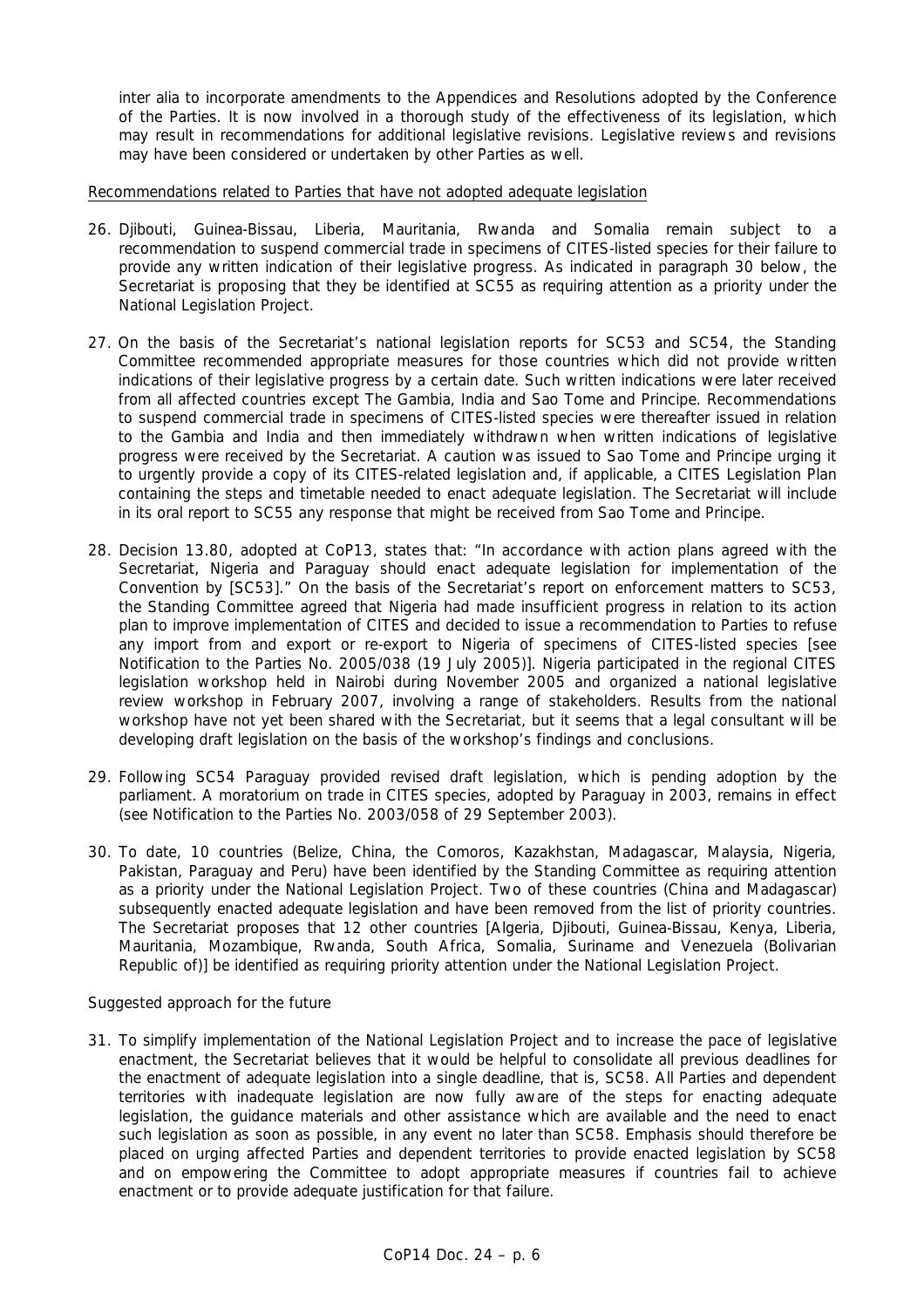32. As mentioned above, activities under the National Legislation Project have focused to date on the development and enactment of adequate legislation, and that focus is designed to shift when the legislation of all Parties and dependent territories has been placed in Category 1. The true adequacy of national legislation will thereafter be tested through court cases and periodic reviews of legislative effectiveness. In the future, legislative analysis and guidance for new Parties as well as continuing legal advice and assistance to Parties and other Convention activities (e.g. those contained in the revised Strategic Vision and costed programme of work) could be provided by the Secretariat in the context of a refocused National Legislation Project.

## Provision of technical assistance

- 33. The Secretariat's reports for SC53, SC54 and SC55 on national legislation and the present document contain information on its provision of technical assistance. Such assistance generally involves reviewing and analysing draft or enacted legislation, developing guidance tools for use by Parties, providing written legislative advice and working directly with CITES authorities and national legal experts in the context of a mission or workshop. Owing to its limited resources, the Secretariat is not always able to respond immediately or fully to requests for assistance. It was therefore pleased to learn recently that Japan has agreed to fund a series of legislative missions and a subregional legislative workshop. The direct provision of on-site support to Parties is often the most effective because it allows the Secretariat to work more intensively with CITES authorities and national legal experts and to provide assistance in a way that takes better account of the relevant national legal system as well as the needs, cultures and specific situations of a particular country.
- 34. Legislative analyses and assistance are often provided by various bilateral or multilateral donors and non-governmental organizations. It would be helpful if such donors and organizations advised the Secretariat of their ongoing or planned legislative activities, so that these activities may be better taken into account and perhaps supported under the National Legislation Project.
- 35. A revised version of the CITES model law, taking into account the experience of Parties, has been drafted and should be finalized later this year. The Secretariat, with the assistance of a consulting firm, has developed a potentially interactive legislative database which must now be populated with information from the National Legislation Project. Other means for providing legislative information (e.g. full legislative texts) on the CITES website are also being explored.
- 36. The costs involved in the Secretariat's support to the National Legislation Project, as well as a certain number of related missions, are included in the costed work programme.

## Recommendations

37. The Secretariat recommends that the Conference of the Parties adopt the draft decisions contained in Annex 1.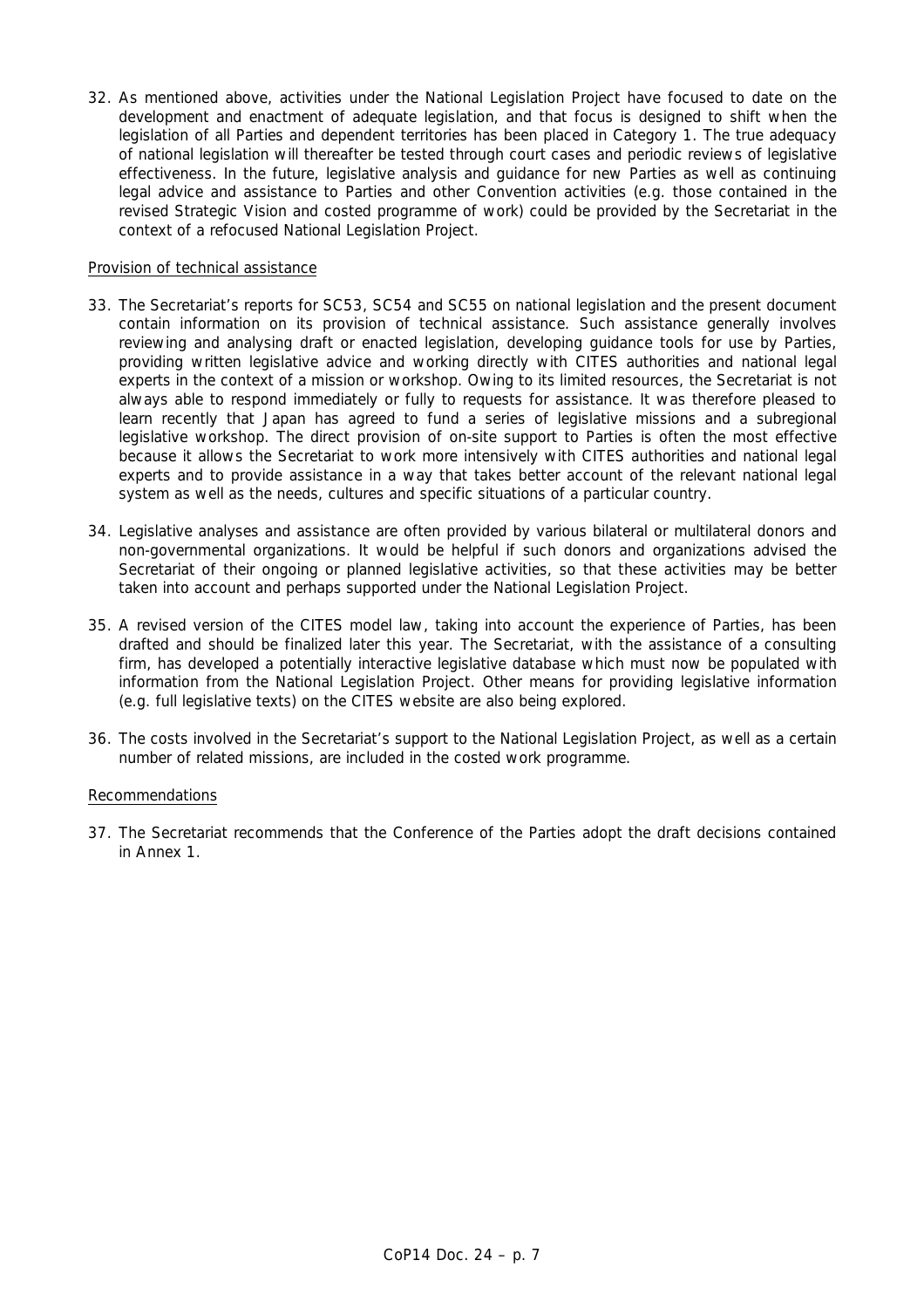## DRAFT DECISIONS OF THE CONFERENCE OF THE PARTIES

#### *Directed to the Parties*

- 14.XX Before the 58th meeting of the Standing Committee, any Party or dependent territory with inadequate legislation (i.e. in Category 2 or 3) should:
	- a) submit to the Secretariat, in one of the working languages of the Convention, newly enacted legislation for implementation of the Convention; or
	- b) provide adequate justification for its failure to do.

## *Directed to the Standing Committee*

14.XX With respect to Parties and dependent territories that do not comply with Decision 14.XX or decisions of the Standing Committee in relation to national laws for implementation of the Convention, the Standing Committee shall consider appropriate compliance measures, which may include recommendations to suspend commercial trade in specimens of CITES-listed species to and from such Parties.

#### *Directed to the Secretariat*

- 14.XX The Secretariat shall:
	- a) compile and review the information submitted by Parties on legislation adopted before the 15th meeting of the Conference of the Parties (CoP15) to fulfil the requirements laid down in the text of the Convention and Resolution Conf. 8.4;
	- b) prepare or revise the analyses of national legislation and the categories, and advise the Parties concerned of the initial or revised analyses, specifying any requirements that are not yet met;
	- c) provide technical assistance to Parties requesting advice in the formulation of legislative proposals for CITES implementation by providing, to the extent resources are available:
		- i) legal guidance in the preparation of necessary legislative measures; or
		- ii) training of CITES authorities and other relevant bodies responsible for the formulation of wildlife trade policies or legislation; or
		- iii) any specific support relevant to the fulfilment of the legislative requirements for the implementation of CITES;
	- d) on the basis of information, *inter alia*, provided in Parties' biennial reports, compile good examples and prepare specialized guidance material for the development of more effective legislation, especially in relation to verification of the legal origin or acquisition of specimens in trade, incorporation of exemptions and special procedures, adoption of appropriate and proportionate penalties and enactment of legislation for specific species or specimens;
	- e) report at the 57th and 58th meetings of the Standing Committee on Parties' progress in enacting adequate legislation and, if necessary, recommend the adoption of appropriate compliance measures, including suspension of trade;
	- f) identify for the Standing Committee any countries that require attention as a priority under the National Legislation Project; and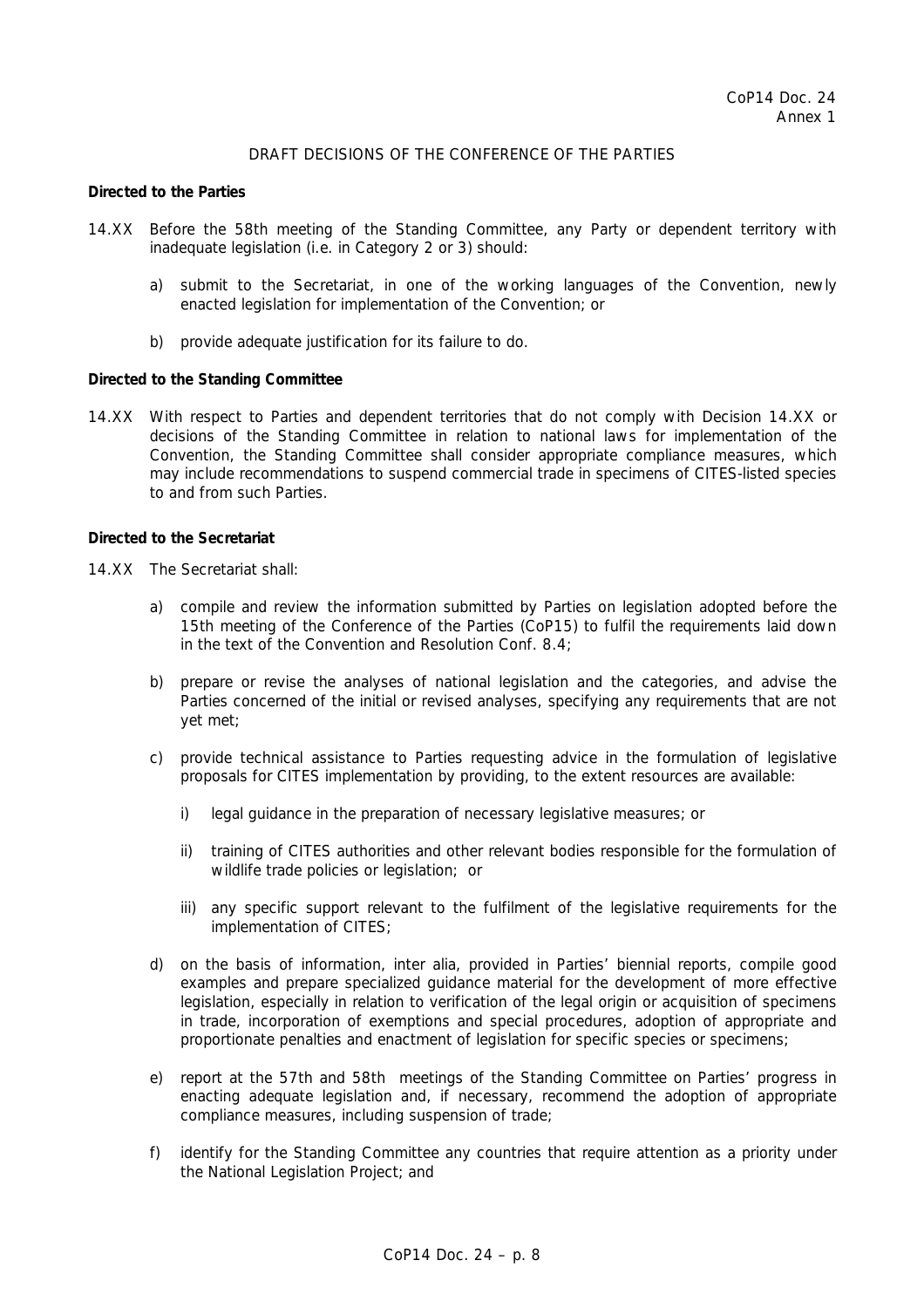- g) report at CoP15 on:
	- i) the legislation adopted by the Parties to implement the Convention and any recommendations relating to Parties that have not adopted adequate legislation for implementation of the Convention; and
	- ii) any progress concerning technical assistance provided to the Parties in the development of their national legislation for implementation of CITES.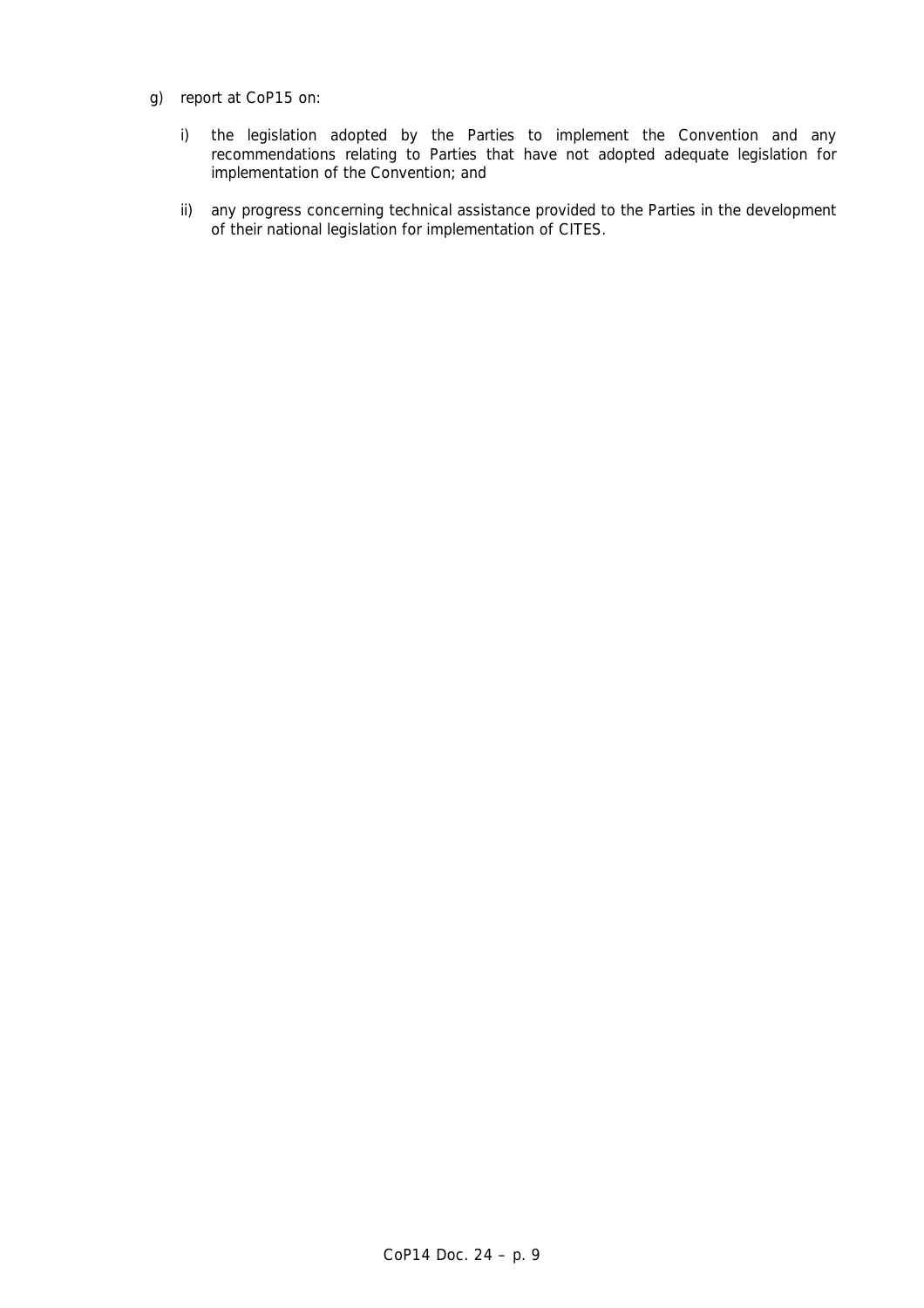# CoP14 Doc. 24 Annex / Anexo / Annexe 2 (English only / Únicamente en inglés / Seulement en anglais)

|                | <b>ISO</b> | Party                    | Category       | Plan | <b>Draft</b> | <b>Enacted</b> | <b>Deadline</b> |
|----------------|------------|--------------------------|----------------|------|--------------|----------------|-----------------|
| $\mathbf{1}$   | AF         | Afghanistan              | 3              | Yes  | No           | No             | 31/12/2003      |
| $\overline{2}$ | AL         | Albania                  | 3              | Yes  | <b>No</b>    | <b>No</b>      | 30/09/2006      |
| 3              | DZ         | Algeria                  | 3              | Yes  | No           | No             | 31/12/2003      |
| 4              | AG         | Antigua and Barbuda      | 3              | Yes  | Yes          | No             | 30/06/2004      |
| 5              | AR         | Argentina                | 1              |      |              |                |                 |
| 6              | AU         | Australia                | 1              |      |              |                |                 |
| $\overline{7}$ | AT         | Austria                  | 1              |      |              |                |                 |
| 8              | AZ         | Azerbaijan               | $\overline{2}$ | Yes  | Yes          | No             | 30/09/2006      |
| 9              | <b>BS</b>  | <b>Bahamas</b>           | $\mathbf{1}$   |      |              |                | 31/12/2003      |
| 10             | <b>BD</b>  | Bangladesh               | $\overline{2}$ | Yes  | Yes          | <b>No</b>      | 31/12/2003      |
| 11             | BB         | <b>Barbados</b>          | $\mathbf{1}$   |      |              |                |                 |
| 12             | BY         | <b>Belarus</b>           | $\overline{2}$ | Yes  | Yes          | No             | 30/06/2004      |
| 13             | <b>BE</b>  | Belgium                  | $\mathbf{1}$   |      |              |                |                 |
| 14             | ΒZ         | <b>Belize</b>            | 3              | Yes  | Yes          | No             | 31/12/2003      |
| 15             | <b>BJ</b>  | Benin                    | $\overline{2}$ | Yes  | Yes          | No             | 31/12/2003      |
| 16             | BT         | Bhutan                   | 3              | No   | No           | No             | 30/09/2006      |
| 17             | <b>BO</b>  | Bolivia                  | $\overline{2}$ | Yes  | Yes          | No             | 31/12/2003      |
| 18             | <b>BW</b>  | Botswana                 | $\overline{c}$ | Yes  | No           | No             | 31/12/2003      |
| 19             | BR         | <b>Brazil</b>            | $\mathbf{1}$   |      |              |                |                 |
| 20             | <b>BN</b>  | Brunei Darussalam        | 3              | Yes  | Yes          | No             | 31/12/2003      |
| 21             | BG         | Bulgaria                 | $\mathbf{1}$   |      |              |                |                 |
| 22             | BF         | Burkina Faso             | $\overline{2}$ | Yes  | Yes          | No             | 31/12/2003      |
| 23             | BI         | Burundi                  | 3              | Yes  | Yes          | No             | 31/12/2003      |
| 24             | KH         | Cambodia                 | 1              |      |              |                | 30/06/2004      |
| 25             | <b>CM</b>  | Cameroon                 | $\mathbf{1}$   |      |              |                | 31/03/2003      |
| 26             | CA         | Canada                   | $\mathbf{1}$   |      |              |                |                 |
| 27             | CV         | Cape Verde               | р              |      |              |                |                 |
| 28             | СF         | Central African Republic | 3              | Yes  | No           | No             | 31/12/2003      |
| 29             | TD         | Chad                     | 3              | No   | Yes          | No             | 31/12/2003      |
| 30             | CL         | Chile                    | $\overline{c}$ | Yes  | No           | No             | 31/12/2003      |
| 31             | <b>CN</b>  | China                    | $\mathbf{1}$   |      |              |                |                 |
| 32             | CO         | Colombia                 | $\mathbf{1}$   |      |              |                |                 |
| 33             | KM         | Comoros                  | 3              | Yes  | Yes          | No             | 31/12/2003      |
| 34             | CG         | Congo                    | $\overline{2}$ | Yes  | Yes          | No             | 31/12/2003      |
| 35             | ${\sf CR}$ | Costa Rica               | $\mathbf{1}$   |      |              |                |                 |
| 36             | CI         | Côte d'Ivoire            | 3              | Yes  | Yes          | No             | 31/12/2003      |
| 37             | <b>HR</b>  | Croatia                  | $\mathbf{1}$   |      |              |                | 30/09/2006      |
| 38             | CU         | Cuba                     | $\mathbf{1}$   |      |              |                |                 |

## Status of legislative progress for implementing CITES (updated on 15 March 2007)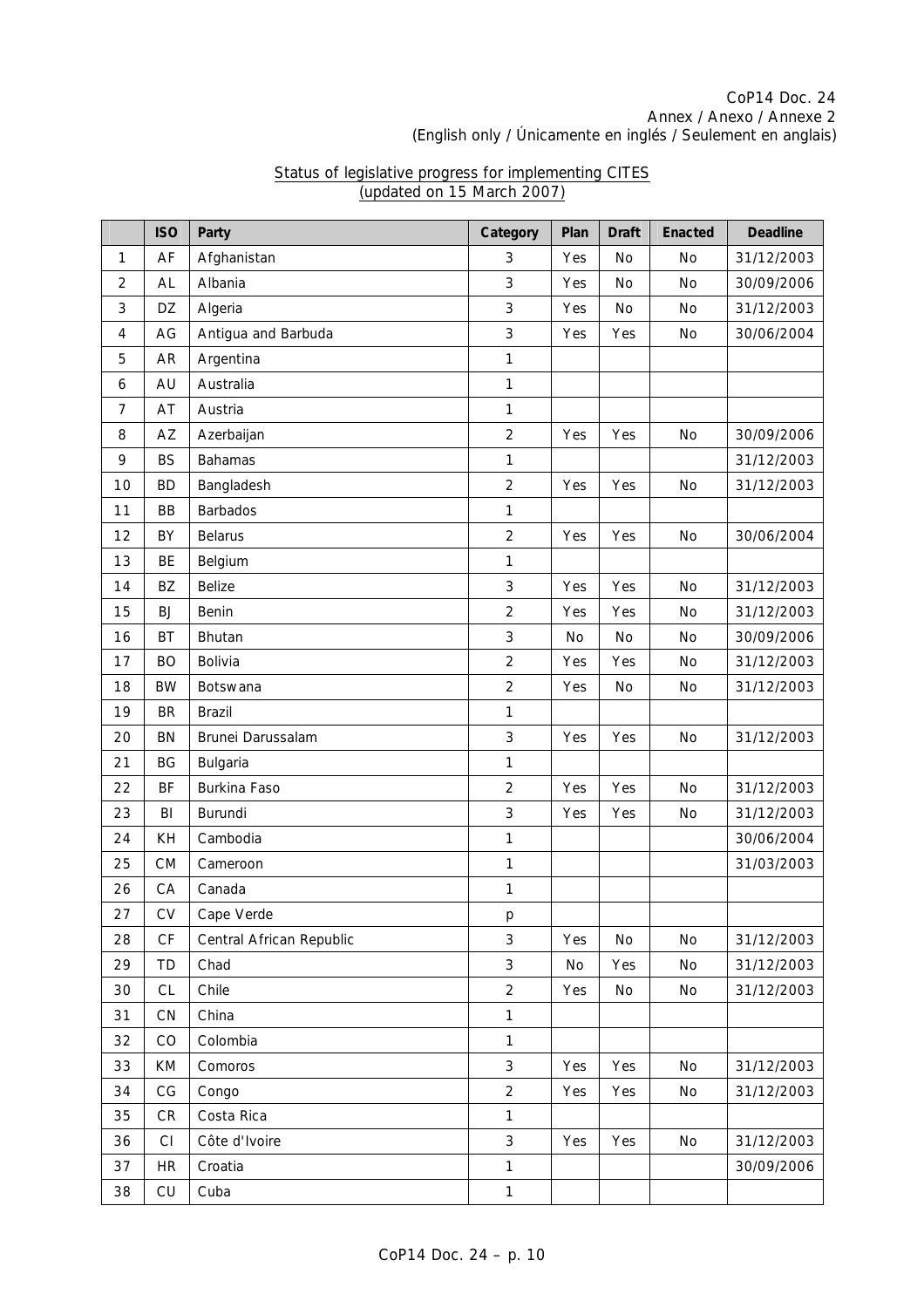|    | <b>ISO</b> | Party                            | Category       | Plan      | <b>Draft</b> | Enacted   | <b>Deadline</b> |
|----|------------|----------------------------------|----------------|-----------|--------------|-----------|-----------------|
| 39 | CY         | Cyprus                           | 1              |           |              |           |                 |
| 40 | CZ         | Czech Republic                   | $\mathbf{1}$   |           |              |           |                 |
| 41 | CD         | Democratic Republic of the Congo | $\mathbf{1}$   |           |              |           |                 |
| 42 | DK         | Denmark                          | 1              |           |              |           |                 |
| 43 | <b>DJ</b>  | Djibouti                         | 3              | <b>No</b> | <b>No</b>    | No        | 31/12/2003      |
| 44 | <b>DM</b>  | Dominica                         | $\sqrt{3}$     | Yes       | Yes          | No        | 30/06/2004      |
| 45 | DO         | Dominican Republic               | 1              |           |              |           |                 |
| 46 | EC         | Ecuador                          | $\overline{2}$ | Yes       | No           | No        | 31/12/2003      |
| 47 | EG         | Egypt                            | $\mathbf{1}$   |           |              |           |                 |
| 48 | SV         | El Salvador                      | $\overline{2}$ | Yes       | Yes          | No        | 31/12/2003      |
| 49 | GQ         | Equatorial Guinea                | $\overline{2}$ | No        | Yes          | No        | 31/12/2003      |
| 50 | ER         | Eritrea                          | $\overline{2}$ | Yes       | No           | No        | 31/12/2003      |
| 51 | EE         | Estonia                          | 1              |           |              |           |                 |
| 52 | ET         | Ethiopia                         | 1              |           |              |           |                 |
| 53 | <b>FJ</b>  | Fiji                             | $\mathbf{1}$   |           |              |           |                 |
| 54 | FI.        | Finland                          | $\mathbf{1}$   |           |              |           |                 |
| 55 | FR         | France                           | 1              |           |              |           |                 |
| 56 | GA         | Gabon                            | $\overline{2}$ | No        | No           | No        | 31/12/2003      |
| 57 | GM         | Gambia                           | $\overline{2}$ | Yes       | Yes          | <b>No</b> | 31/12/2003      |
| 58 | <b>GE</b>  | Georgia                          | 3              | Yes       | Yes          | No        | 30/06/2004      |
| 59 | DE         | Germany                          | 1              |           |              |           |                 |
| 60 | GH         | Ghana                            | 3              | Yes       | Yes          | No        | 31/12/2003      |
| 61 | GR         | Greece                           | $\mathbf{1}$   |           |              |           |                 |
| 62 | GD         | Grenada                          | 3              | Yes       | Yes          | <b>No</b> | 31/12/2003      |
| 63 | GT         | Guatemala                        | 1              |           |              |           |                 |
| 64 | GN         | Guinea                           | $\overline{2}$ | Yes       | Yes          | No        | 31/12/2003      |
| 65 | GW         | Guinea-Bissau                    | 3              | No        | No           | No        | 31/12/2003      |
| 66 | GY         | Guyana                           | 2              | Yes       | No           | No        | 31/12/2003      |
| 67 | HN         | Honduras                         | $\mathbf{1}$   |           |              |           |                 |
| 68 | HU         | Hungary                          | $\mathbf{1}$   |           |              |           |                 |
| 69 | IS         | Iceland                          | $\overline{2}$ | Yes       | No           | No        | 30/09/2006      |
| 70 | IN         | India                            | $\overline{2}$ | Yes       | Yes          | No        | 31/12/2003      |
| 71 | ID         | Indonesia                        | $\mathbf{1}$   |           |              |           |                 |
| 72 | IR         | Iran (Islamic Republic of)       | $\mathbf{1}$   |           |              |           |                 |
| 73 | IE         | Ireland                          | $\mathbf{1}$   |           |              |           |                 |
| 74 | IL         | Israel                           | $\overline{2}$ | No        | No           | No        | 31/12/2003      |
| 75 | IT         | Italy                            | $\mathbf{1}$   |           |              |           |                 |
| 76 | JM         | Jamaica                          | $\mathbf{1}$   |           |              |           |                 |
| 77 | JP         | Japan                            | $\mathbf{1}$   |           |              |           |                 |
| 78 | <b>JO</b>  | Jordan                           | $\overline{2}$ | No        | No           | No        | 31/12/2003      |
| 79 | KZ         | Kazakhstan                       | $\overline{2}$ | Yes       | Yes          | No        | 31/12/2003      |
| 80 | KE         | Kenya                            | $\overline{2}$ | Yes       | No           | No        | 31/12/2003      |
| 81 | <b>KW</b>  | Kuwait                           | $\overline{2}$ | Yes       | No           | $\rm No$  | 30/09/2006      |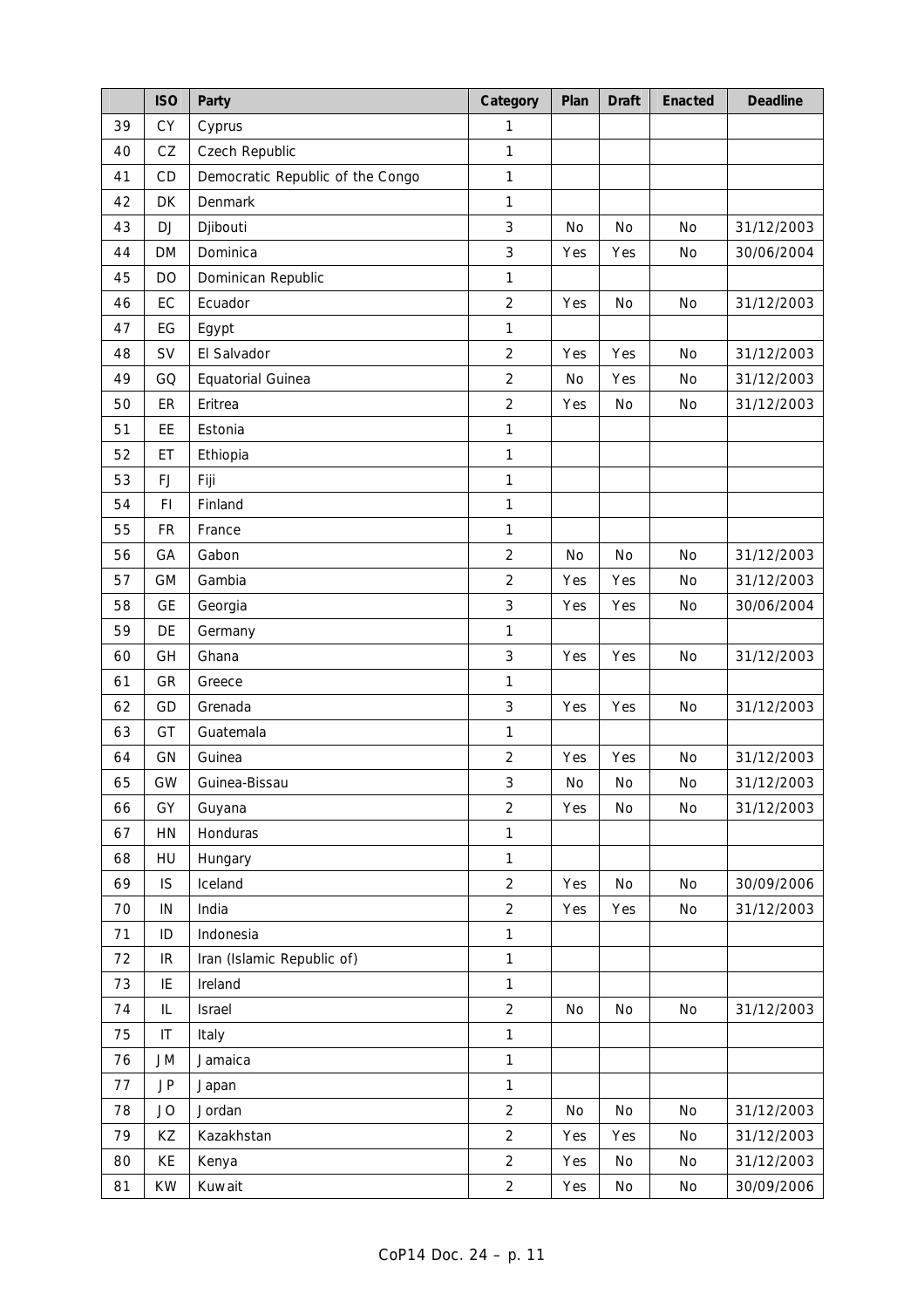|     | <b>ISO</b>             | Party                            | Category       | Plan      | <b>Draft</b> | Enacted   | <b>Deadline</b> |
|-----|------------------------|----------------------------------|----------------|-----------|--------------|-----------|-----------------|
| 82  | LA                     | Lao People's Democratic Republic | 3              | Yes       | Yes          | No        | 30/09/2006      |
| 83  | LV                     | Latvia                           | 1              |           |              |           | 30/06/2004      |
| 84  | LS                     | Lesotho                          | 3              | <b>No</b> | Yes          | <b>No</b> | 30/09/2006      |
| 85  | LR                     | Liberia                          | 3              | No        | No           | No        | 31/12/2003      |
| 86  | LY                     | Libyan Arab Jamahiriya           | 3              | Yes       | Yes          | No        | 30/09/2006      |
| 87  | $\mathsf{L}\mathsf{I}$ | Liechtenstein                    | 1              |           |              |           |                 |
| 88  | LT                     | Lithuania                        | 1              |           |              |           | 30/09/2006      |
| 89  | LU                     | Luxembourg                       | 1              |           |              |           |                 |
| 90  | MG                     | Madagascar                       | 1              |           |              |           |                 |
| 91  | <b>MW</b>              | Malawi                           | $\overline{2}$ | Yes       | <b>No</b>    | No        | 31/12/2003      |
| 92  | MY                     | Malaysia                         | $\overline{c}$ | Yes       | Yes          | No        | 31/12/2003      |
| 93  | ML                     | Mali                             | $\overline{2}$ | No        | No           | No        | 31/12/2003      |
| 94  | MT                     | Malta                            | 1              |           |              |           |                 |
| 95  | <b>MR</b>              | Mauritania                       | 3              | <b>No</b> | <b>No</b>    | <b>No</b> | 30/06/2004      |
| 96  | <b>MU</b>              | Mauritius                        | $\overline{2}$ | Yes       | Yes          | No        | 31/12/2003      |
| 97  | <b>MX</b>              | Mexico                           | 1              |           |              |           |                 |
| 98  | <b>MC</b>              | Monaco                           | 1              |           |              |           |                 |
| 99  | <b>MN</b>              | Mongolia                         | $\overline{2}$ | No        | No           | No        | 30/06/2004      |
| 100 | MA                     | Morocco                          | 3              | Yes       | Yes          | <b>No</b> | 31/12/2003      |
| 101 | MZ                     | Mozambique                       | $\overline{2}$ | Yes       | <b>No</b>    | <b>No</b> | 31/03/2003      |
| 102 | MM                     | Myanmar                          | 3              | Yes       | Yes          | No        | 30/06/2004      |
| 103 | <b>NA</b>              | Namibia                          | $\overline{2}$ | Yes       | Yes          | No        | 31/12/2003      |
| 104 | <b>NP</b>              | Nepal                            | 3              | Yes       | Yes          | No        | 31/12/2003      |
| 105 | <b>NL</b>              | Netherlands                      | 1              |           |              |           |                 |
| 106 | ΝZ                     | New Zealand                      | 1              |           |              |           |                 |
| 107 | ΝI                     | Nicaragua                        | 1              |           |              |           |                 |
| 108 | <b>NE</b>              | Niger                            | 3              | Yes       | Yes          | No        | 31/12/2003      |
| 109 | ΝG                     | Nigeria                          | 2              | Yes       | Yes          | No        | <b>SC53</b>     |
| 110 | <b>NO</b>              | Norway                           | $\mathbf{1}$   |           |              |           |                 |
| 111 | <b>PK</b>              | Pakistan                         | 3              | Yes       | Yes          | No        | 31/12/2003      |
| 112 | PW                     | Palau                            | 3              | Yes       | No           | No        | 30/09/2006      |
| 113 | PA                     | Panama                           | 1              |           |              |           |                 |
| 114 | PG                     | Papua New Guinea                 | $\overline{2}$ | No        | Yes          | No        | 31/12/2003      |
| 115 | PY                     | Paraguay                         | $\overline{2}$ | No        | Yes          | No        | <b>SC53</b>     |
| 116 | PE                     | Peru                             | $\overline{2}$ | Yes       | No           | No        | 31/12/2003      |
| 117 | PH                     | Philippines                      | $\overline{2}$ | No        | No           | No        | 31/12/2003      |
| 118 | PL                     | Poland                           | $\mathbf{1}$   |           |              |           |                 |
| 119 | PT                     | Portugal                         | $\mathbf{1}$   |           |              |           |                 |
| 120 | QA                     | Qatar                            | $\mathbf{1}$   |           |              |           | 30/09/2006      |
| 121 | KR                     | Republic of Korea                | $\mathbf{1}$   |           |              |           |                 |
| 122 | <b>MD</b>              | Republic of Moldova              | $\overline{2}$ | No        | No           | No        | 30/09/2006      |
| 123 | <b>RO</b>              | Romania                          | $\mathbf{1}$   |           |              |           |                 |
| 124 | <b>RU</b>              | Russian Federation               | $\mathbf{1}$   |           |              |           |                 |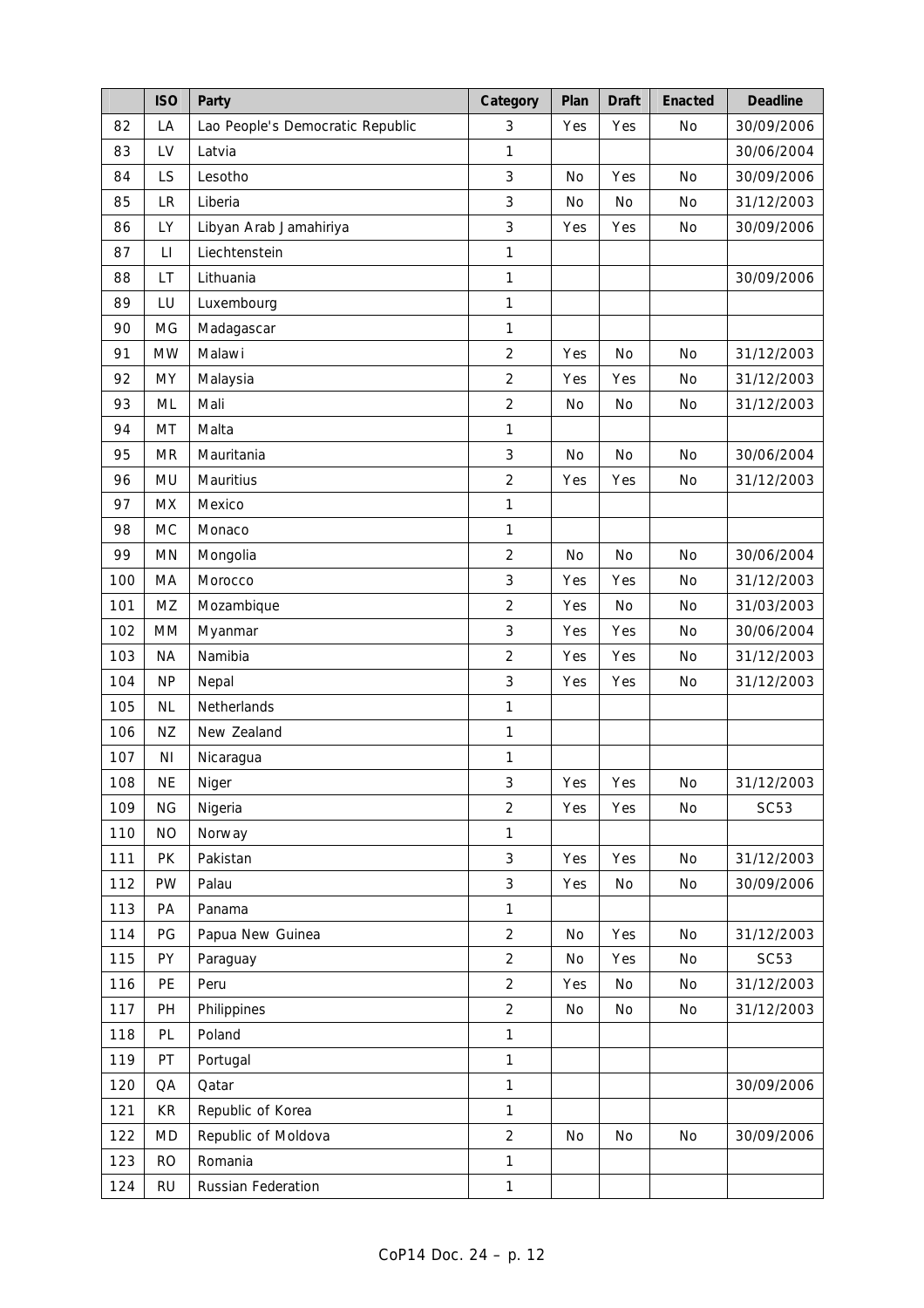|     | <b>ISO</b>     | Party                                        | Category       | Plan      | <b>Draft</b> | Enacted   | <b>Deadline</b> |
|-----|----------------|----------------------------------------------|----------------|-----------|--------------|-----------|-----------------|
| 125 | <b>RW</b>      | Rwanda                                       | 3              | No        | No           | No        | 31/12/2003      |
| 126 | KN             | Saint Kitts and Nevis                        | $\overline{2}$ | Yes       | Yes          | <b>No</b> | 31/12/2003      |
| 127 | <b>LC</b>      | Saint Lucia                                  | $\overline{2}$ | Yes       | Yes          | No        | 31/12/2003      |
| 128 | VC             | Saint Vincent and the Grenadines             | $\overline{2}$ | Yes       | Yes          | No        | 31/12/2003      |
| 129 | <b>WS</b>      | Samoa                                        | р              |           |              |           |                 |
| 130 | <b>SM</b>      | San Marino                                   | $\mathbf{1}$   |           |              |           |                 |
| 131 | <b>ST</b>      | Sao Tome and Principe                        | p              |           |              |           | 30/09/2006      |
| 132 | <b>SA</b>      | Saudi Arabia                                 | $\mathbf{1}$   |           |              |           | 30/06/2004      |
| 133 | SN             | Senegal                                      | $\mathbf{1}$   |           |              |           |                 |
| 134 | <b>CS</b>      | Serbia                                       | p              |           |              |           | 30/09/2006      |
| 135 | <b>SC</b>      | Seychelles                                   | 3              | Yes       | Yes          | <b>No</b> | 31/12/2003      |
| 136 | <b>SL</b>      | Sierra Leone                                 | $\mathfrak{Z}$ | Yes       | <b>No</b>    | No        | 31/12/2003      |
| 137 | SG             | Singapore                                    | 1              |           |              |           |                 |
| 138 | <b>SK</b>      | Slovakia                                     | $\mathbf{1}$   |           |              |           |                 |
| 139 | SI             | Slovenia                                     | $\mathbf{1}$   |           |              |           |                 |
| 140 | S <sub>O</sub> | Somalia                                      | 3              | <b>No</b> | <b>No</b>    | <b>No</b> | 30/06/2004      |
| 141 | ZA             | South Africa                                 | $\overline{2}$ | Yes       | Yes          | No        | 31/03/2003      |
| 142 | ES             | Spain                                        | $\mathbf{1}$   |           |              |           |                 |
| 143 | <b>LK</b>      | Sri Lanka                                    | 3              | Yes       | <b>No</b>    | <b>No</b> | 31/12/2003      |
| 144 | <b>SD</b>      | Sudan                                        | $\overline{2}$ | Yes       | Yes          | <b>No</b> | 31/12/2003      |
| 145 | <b>SR</b>      | Suriname                                     | $\overline{2}$ | No        | No           | No        | 31/12/2003      |
| 146 | <b>SZ</b>      | Swaziland                                    | 3              | Yes       | Yes          | No        | 30/06/2004      |
| 147 | <b>SE</b>      | Sweden                                       | $\mathbf{1}$   |           |              |           |                 |
| 148 | <b>CH</b>      | Switzerland                                  | $\mathbf{1}$   |           |              |           |                 |
| 149 | SY             | Syrian Arab Republic                         | $\sqrt{3}$     | Yes       | No           | No        | 30/09/2006      |
| 150 | TH             | Thailand                                     | 1              |           |              |           |                 |
| 151 | MK             | The former Yugoslav Republic of<br>Macedonia | $\overline{c}$ | Yes       | Yes          | No        | 30/09/2006      |
| 152 | TG             | Togo                                         | $\overline{2}$ | Yes       | Yes          | No        | 31/12/2003      |
| 153 | <b>TT</b>      | Trinidad and Tobago                          | $\overline{2}$ | Yes       | Yes          | No        | 31/12/2003      |
| 154 | <b>TN</b>      | Tunisia                                      | $\overline{2}$ | Yes       | No           | No        | 31/12/2003      |
| 155 | TR             | Turkey                                       | $\mathbf{1}$   |           |              |           |                 |
| 156 | UG             | Uganda                                       | $\mathfrak{Z}$ | Yes       | Yes          | No        | 31/12/2003      |
| 157 | UA             | Ukraine                                      | $\mathbf{1}$   |           |              |           | 30/09/2006      |
| 158 | AE             | <b>United Arab Emirates</b>                  | $\mathbf{1}$   |           |              |           |                 |
| 159 | GB             | United Kingdom                               | $\mathbf{1}$   |           |              |           |                 |
| 160 | TZ             | United Republic of Tanzania                  | $\overline{2}$ | Yes       | No           | No        | 31/12/2003      |
| 161 | <b>US</b>      | United States of America                     | $\mathbf{1}$   |           |              |           |                 |
| 162 | UY             | Uruguay                                      | $\overline{2}$ | Yes       | Yes          | No        | 31/12/2003      |
| 163 | UZ             | Uzbekistan                                   | $\overline{2}$ | Yes       | No           | No        | 30/06/2004      |
| 164 | VU             | Vanuatu                                      | $\mathbf{1}$   |           |              |           |                 |
| 165 | VE             | Venezuela (Bolivarian Republic of)           | $\overline{2}$ | Yes       | Yes          | No        | 31/12/2003      |
| 166 | VN             | Viet Nam                                     | $\mathbf{1}$   |           |              |           |                 |
| 167 | YE             | Yemen                                        | $\mathbf{1}$   |           |              |           |                 |